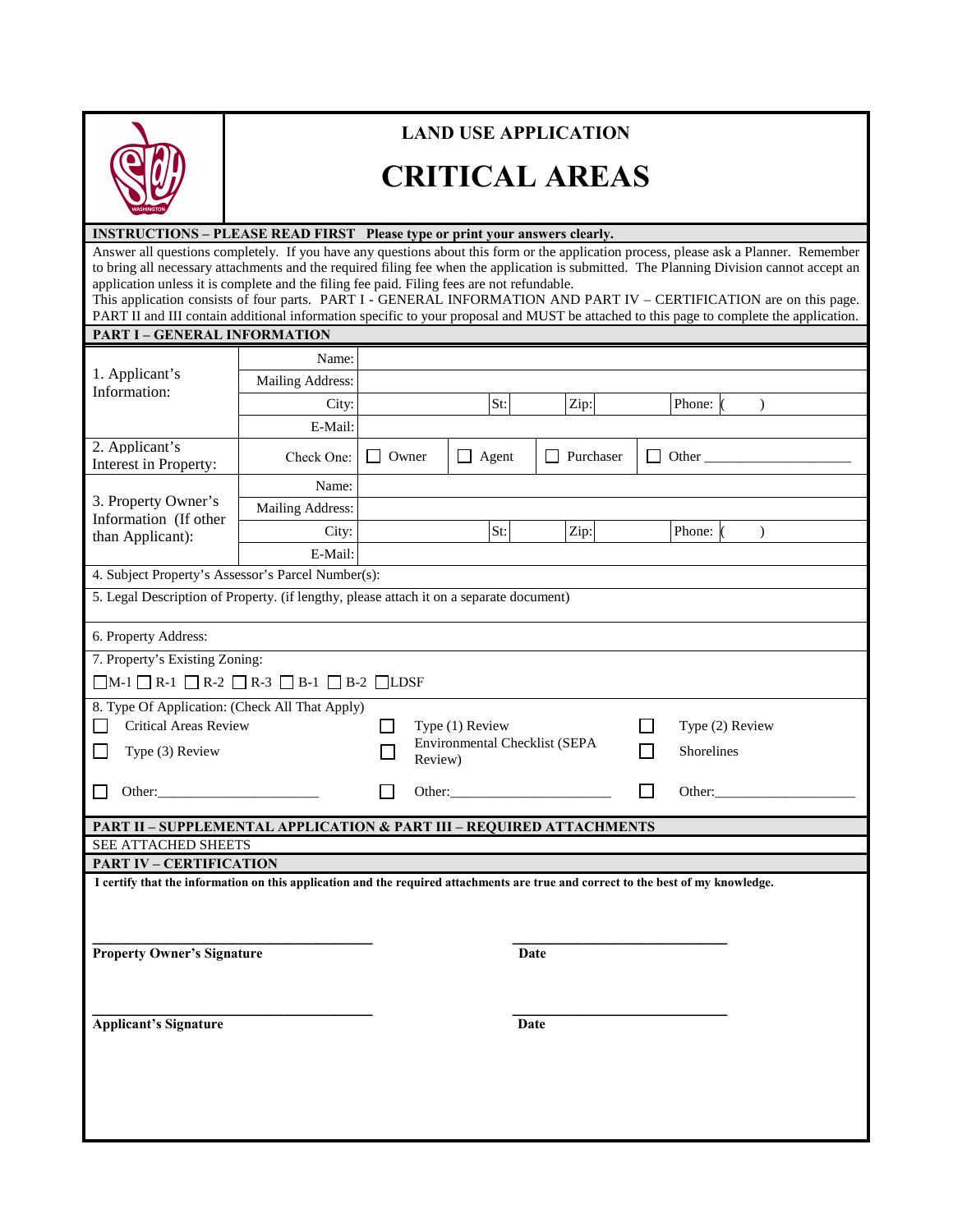

## **Critical Areas Identification Form**

**City of Selah Planning Department 222 S Rushmore Rd Selah, WA 98942** Phone: (509) 698-7365 Email: *jeff.peters@selahwa.gov* 

This form is intended to provide a sufficient level of information that, when combined with a site inspection, the Administrative Official can make an informed determination as to whether or not critical areas are present on the site, and whether or not the proposed activity will impact those critical areas. A "yes" response to any single question on the identification form does not necessarily indicate that further critical area review is required. **The Administrative Official will evaluate all the information provided on the form, in conjunction with the information provided with the initial permit application, to determine if further investigation is needed and whether completion of a critical area report is warranted**. In some instances, a preliminary report prepared by an environmental professional may be appropriate. If a buffer reduction is necessary for your project, a separate review will be required and a separate fee will be charged. Some of the questions listed here require locating the project area on reference maps.

#### **PART II - APPLICATION INFORMATION**

**A. Project Information**

**1. Name of project.**

**2. Name and address of applicant.**

**3. Name and address of individual completing the identification form and their environmental/technical expertise/special qualifications.**

**4. Date the identification form was prepared.**

**5. Location of the proposed activity (street address and legal description).**

**6. Give a brief, complete description of the proposed activity, including extent of proposed activities, and impervious surface areas.**

**7. Describe the limits of the project area in relation to the site (***for example, "the project area will extend to within 50 feet of the north property line",* **including the limits of proposed clearing and construction activity.**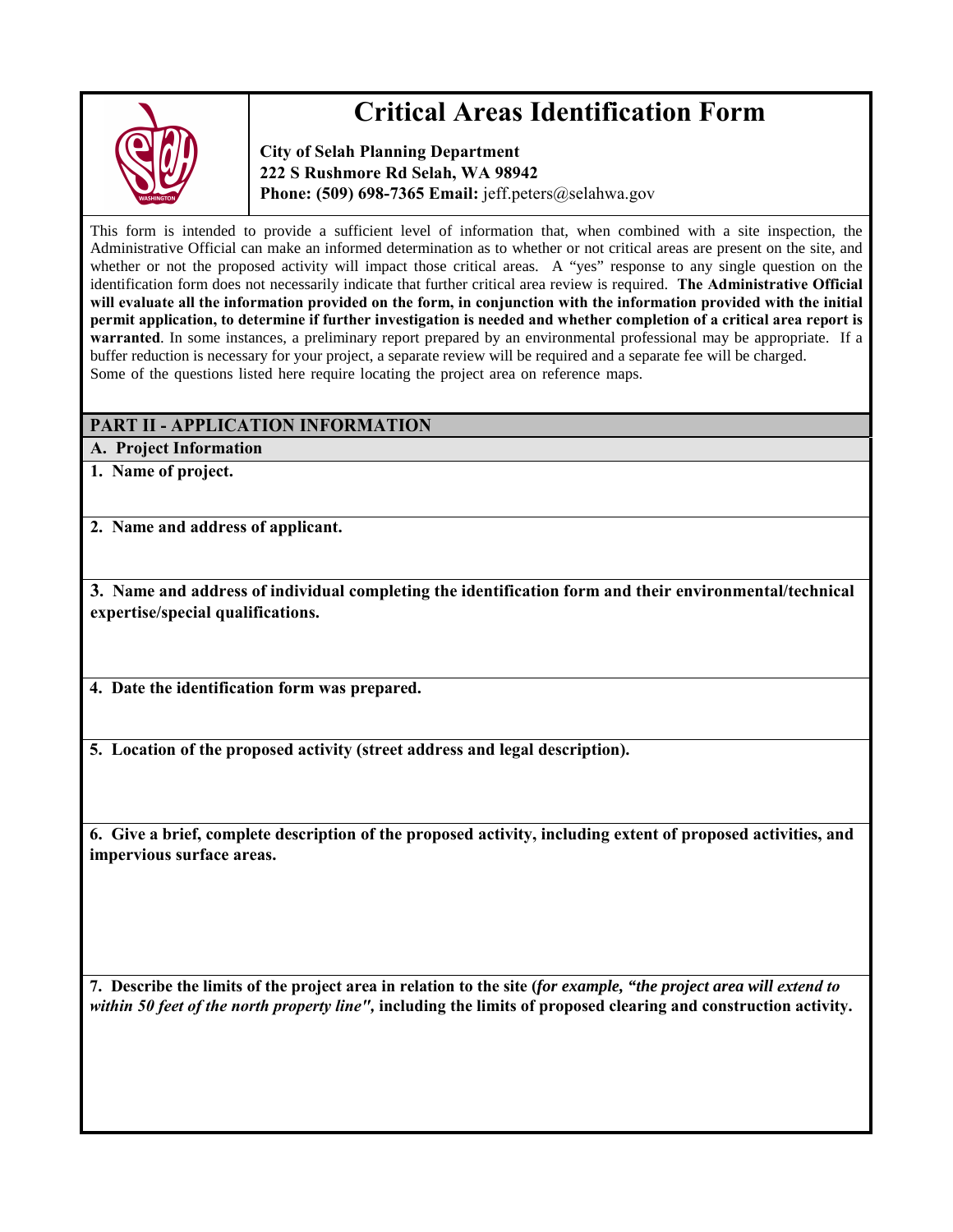**B. General Questions That May Be Applicable To All Areas**

**1. What is the U.S. Department of Agriculture soil classification of the soil found on site?**

**2. What types of soils are found on the site (for example, clay, sand, gravel, peat, muck)?**

**3. What types of vegetation are found on site? Cattail, buttercup, bulrush, skunk cabbage, water lily, eelgrass, milfoil?**

**4. Describe any vegetation proposed to be planted as part of the project.**

**5. Give a brief, complete description of existing site conditions, including current and past uses of the property as well as adjoining land uses.**

**6. Will the project include installation of an on-site septic system?**

**7. What is the proposed timing and schedule for all multi-phased projects?**

**8. Do you have any plans for future additions, expansion, or related activity? If yes, explain.**

**9. Have any critical areas or protection easements been recorded on the title of the property or adjacent properties?**

**10. Will your project require review under the State Shoreline Management Act or the State Environmental Policy Act?**

**11. Is the site within the 100-year flood plain on flood insurance maps published by the Federal Emergency Management Agency (FEMA), or on other local flood data maps?**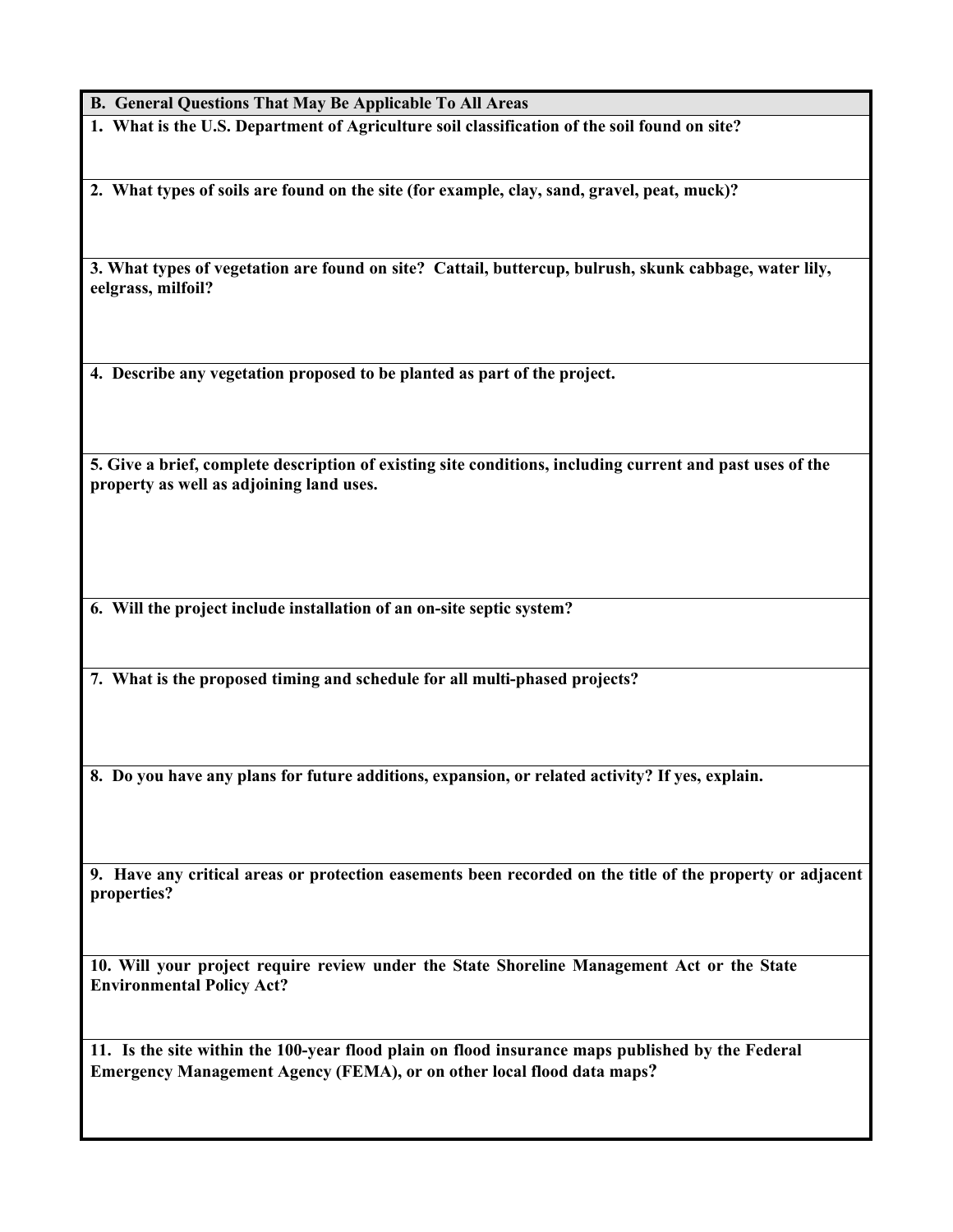**12. Describe any surface water and watercourses, including intermittent streams, drainage channels, ditches, and springs, located on site or within one-half mile of the site. If appropriate, provide the names of the water bodies to which the streams flow.**

**13. Indicate the topography of the site (shallow areas often retain water and may be wetlands, although wetlands may also occur on slopes).**

**14. How will stormwater from the project be managed?**

**15. Is development proposed to be clustered to reduce disturbance of critical areas?**

#### **16. Will this project require other government approvals for environmental impacts?**

 $\Box$  Hydraulic Project Approval (HPA) (Washington Department of Fish and Wildlife)

 $\Box$  Water quality certification [(Washington State Department of Ecology (Ecology)).

National Pollutant Discharge Elimination System (Ecology).

□ Municipal or health district wastewater/septic approval (Ecology).

Water Use Permit; Certificate of Water Right (Ecology).

U.S. Army Corps Section 404 or Section 10 Permits.

Forest Practices Permit (Washington State Department of Natural Resources (DNR)).

 $\Box$  Aquatic Lands Lease and/or Authorization (DNR).

 $\Box$  Shoreline development, conditional use, or variance permit (local jurisdiction).

Other \_\_\_\_\_\_\_\_\_\_\_\_\_\_\_\_\_\_\_\_\_\_\_\_\_\_\_\_\_\_\_\_\_\_\_\_\_\_\_\_\_\_\_\_\_\_\_\_\_\_\_\_\_\_\_\_\_\_\_\_\_\_

#### **C. Available Information**

**1. Has a critical area review, or other environmental review, been conducted for another project located on or adjacent to the site? List any environmental information known to have been prepared, or expected to be prepared, relating to this proposal or project area.**

#### **D. Wetlands**

**1. Is there any evidence of ponding on or in the vicinity of the site?**

**2. Does the proposed activity or construction involve any discharge of waste materials or the use of hazardous substances?**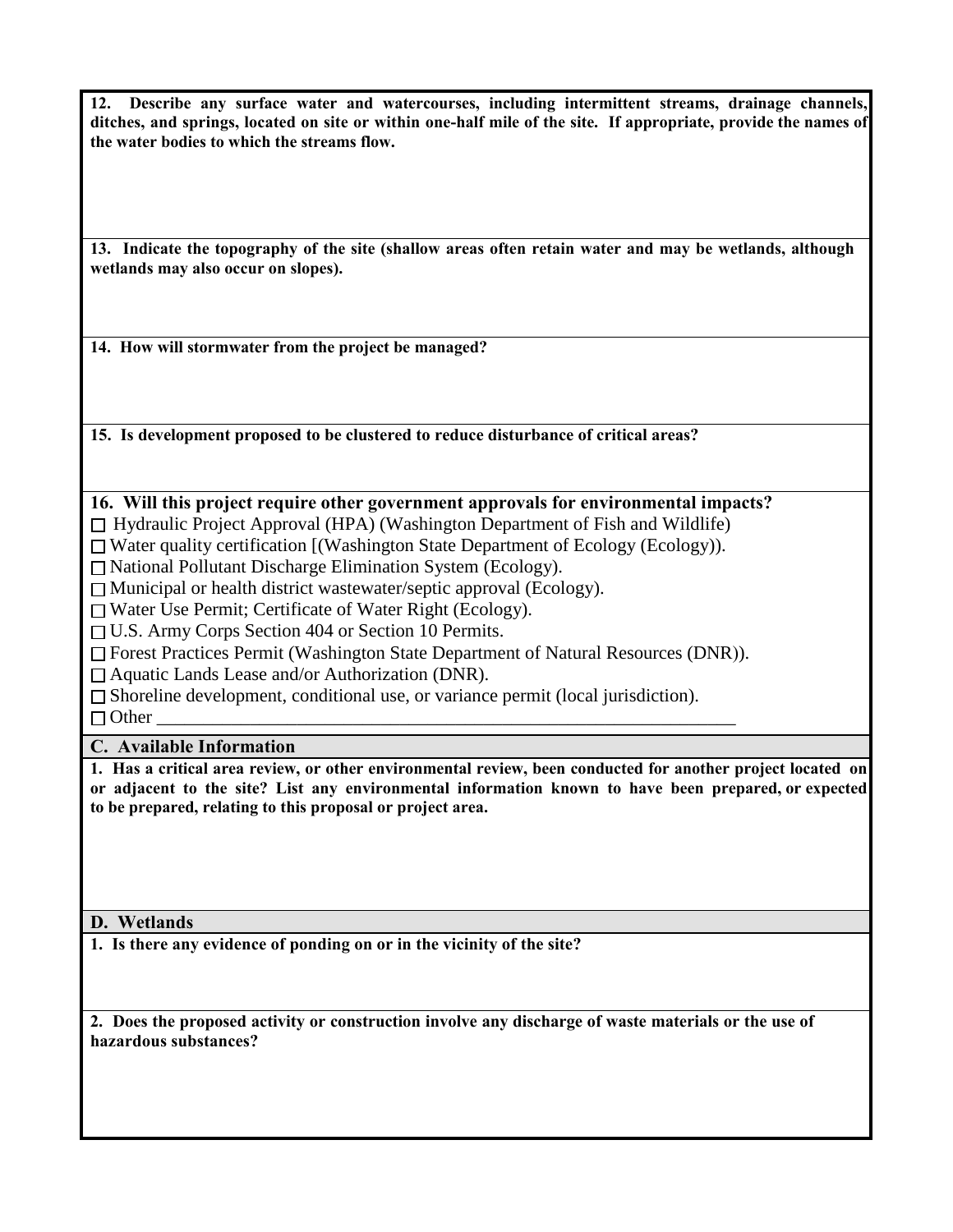**E. Critical Aquifer Recharge Areas**

**1. What is the permeability (rate of infiltration) of the soils on the site? (Note:** *General information for this question and the following question can be found in the Guidance Document for the Establishment of Critical Aquifer Recharge Area Ordinances, 2000, Ecology Publication #97-30***).**

**2. What is the annual average precipitation in the area?**

**3. Is there any evidence of groundwater contamination on or in the vicinity of the site?**

**4. Is there any groundwater information available from wells that have been dug in the vicinity? If so, describe, including depth of groundwater and groundwater quality.**

**5. Does the proposed activity or construction involve any discharge of waste materials or the use of hazardous substances?**

**F. Frequently Flooded Areas**

**1. Is the site, or a portion of the site, at a lower elevation than surrounding properties?**

**G. Geological Hazard**

**1. Generally describe the site: Flat, rolling, hilly, steep slopes, mountainous, other.**

**2. Describe the purpose, type, and approximate quantities of any filling or grading proposed. Indicate source of fill material.**

**3. What is the steepest slope on the property?**

**4. Is the area mapped by Ecology (Coastal Zone Atlas) or the Department of Natural Resource (slope stability mapping) as unstable ("U" or class 3), unstable old slides ("UOS" or class 4), or unstable recent slides ("URS" or class 5)?**

**5. Is the area designated as quaternary slumps, earthflows, mudflows, lahars, seismic hazard, or landslides on maps published by the U.S. Geological Survey or Dept. of Natural Resources?**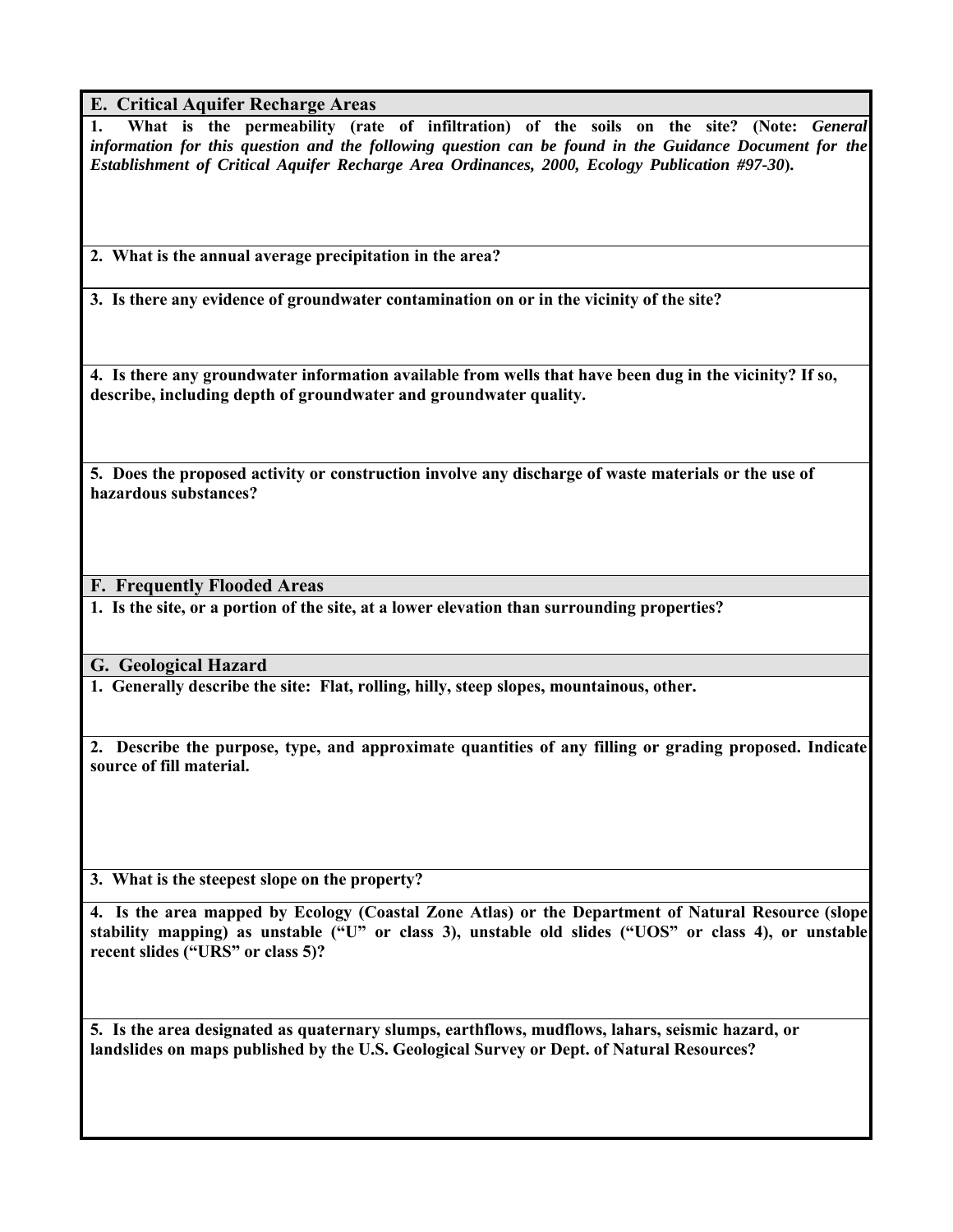**6. Is there any indication of past landslides, erosion, or unstable soils in the vicinity?**

**7. Is erosion likely to occur as a result of clearing, construction, or use?**

**8. Are soils proposed to be compacted?**

**9. Are roads, walkways, and parking areas designed to be parallel to natural contours?**

**H. Habitat**

**1. List any birds, mammals, fish, or other animal species found in the vicinity of the site, including those found during seasonal periods.**

**2. Is the site or areas in the vicinity used for commercial or recreational fishing, including shellfish?**

**3. Is the area designated an Area of Special Concern under on-site sewage regulations to protect shellfish or the general aquatic habitat?**

**4. Are any natural area preserves or natural resource areas located within 500 feet of the site?**

**5. Is the site part of a migration route?**

**6. Are any priority habitat areas, as shown on maps published by the WA Dept. of Fish & Wildlife, within one-half mile of the site? If so, describe type of habitat and distance from project area.**

| 7. Are any of the following located on or adjacent to the site? |                                          |                                  |  |  |  |  |  |
|-----------------------------------------------------------------|------------------------------------------|----------------------------------|--|--|--|--|--|
| $\Box$ Aspen stands                                             | $\Box$ Estuary and estuary like areas    | $\Box$ Juniper savannah          |  |  |  |  |  |
| $\Box$ Caves                                                    | $\Box$ Marine/estuarine shorelines       | $\Box$ Prairies and steppe       |  |  |  |  |  |
| $\Box$ Cliffs                                                   | $\Box$ Vegetative marine/estuarine areas | $\Box$ Riparian areas            |  |  |  |  |  |
| $\Box$ Shrub-steppe                                             | $\Box$ Old-growth/mature forests         | $\Box$ Instream habitat areas    |  |  |  |  |  |
| $\Box$ Snags or logs                                            | $\Box$ Oregon white oak woodlands        | $\Box$ Rural natural open spaces |  |  |  |  |  |
| $\Box$ Talus                                                    | $\Box$ Freshwater wetlands and fresh     | $\Box$ Urban natural open spaces |  |  |  |  |  |
|                                                                 | deepwater                                |                                  |  |  |  |  |  |